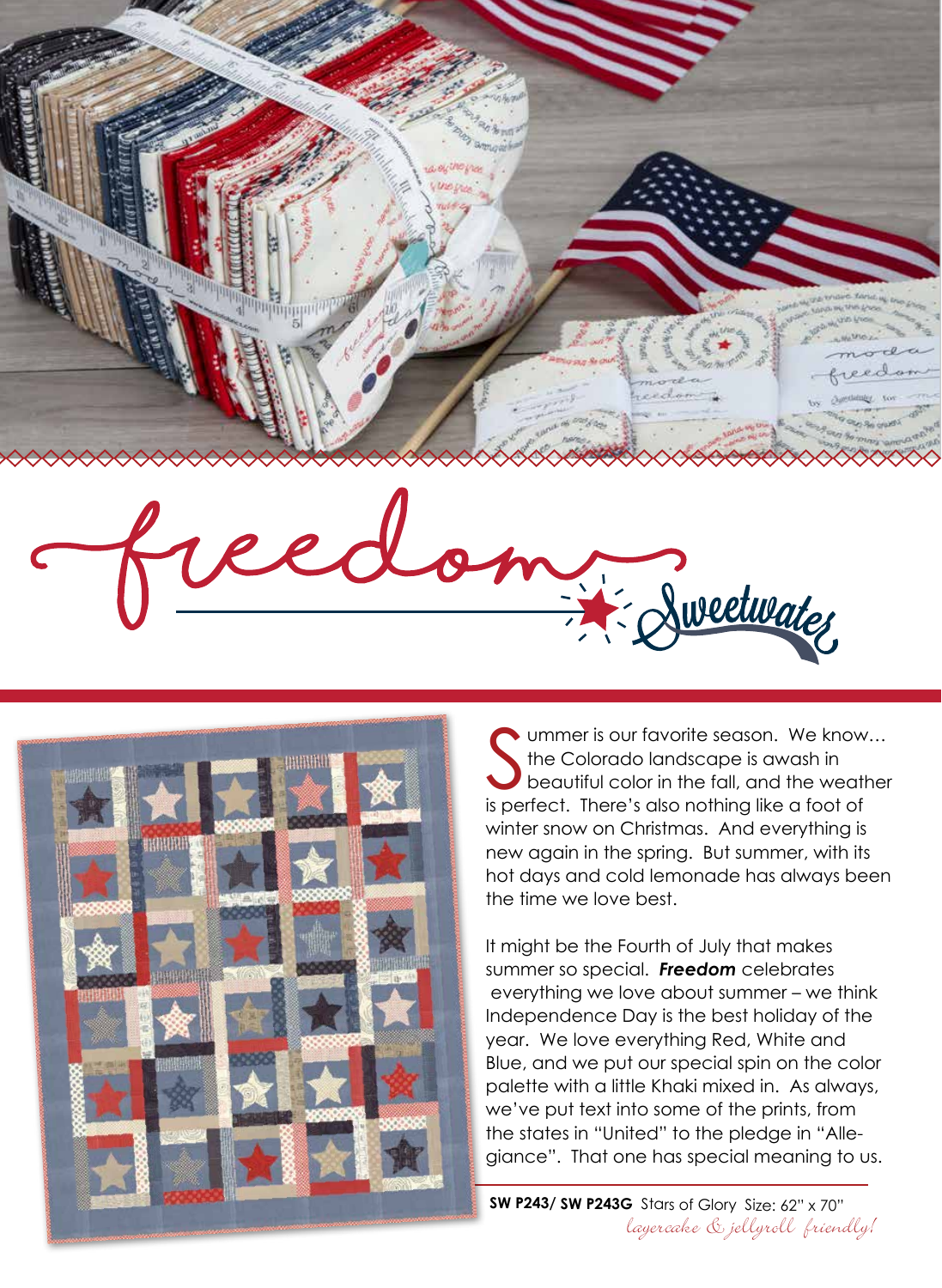

November 2016 Delivery









5645 24

5642 18 \*

**Acros MESTIO ENGIN** 

oly Und Green **Part of our fire** 

**THE DYGINS BOND of U.** onaine fand sy the ghee

ş

out Red

近原

Multi

 $\mathcal{L}$ 





5642 14

 $\frac{d\mathbf{r}}{d\mathbf{r}}$ 

ä

 $\geq$ 

5644 14

5643 11

Vanilla<br>Talian

 $\mathcal{A}$ 

Vanilla Tonal

ä

5646 11 \*



5644 11 \*



Apple Red



5642 21 \*



5640 14 \*





m



**SW P243/ SW P243/ SW P243/ SW P243/ SW P2436/ SW P243G AVE SIZE: 62 SW P243G AVE SIZE: 62 SW P243G AVE SIZE: 62 SW P243G AVE SIZE: 62 SW P243G AVE SIZE: 62 SW P243G AVE SIZE: 62 SW P243G AVE SIZE: 62 SW P243G AVE SIZE: 62** 

**2016 SUMMER PREVIEWS**

54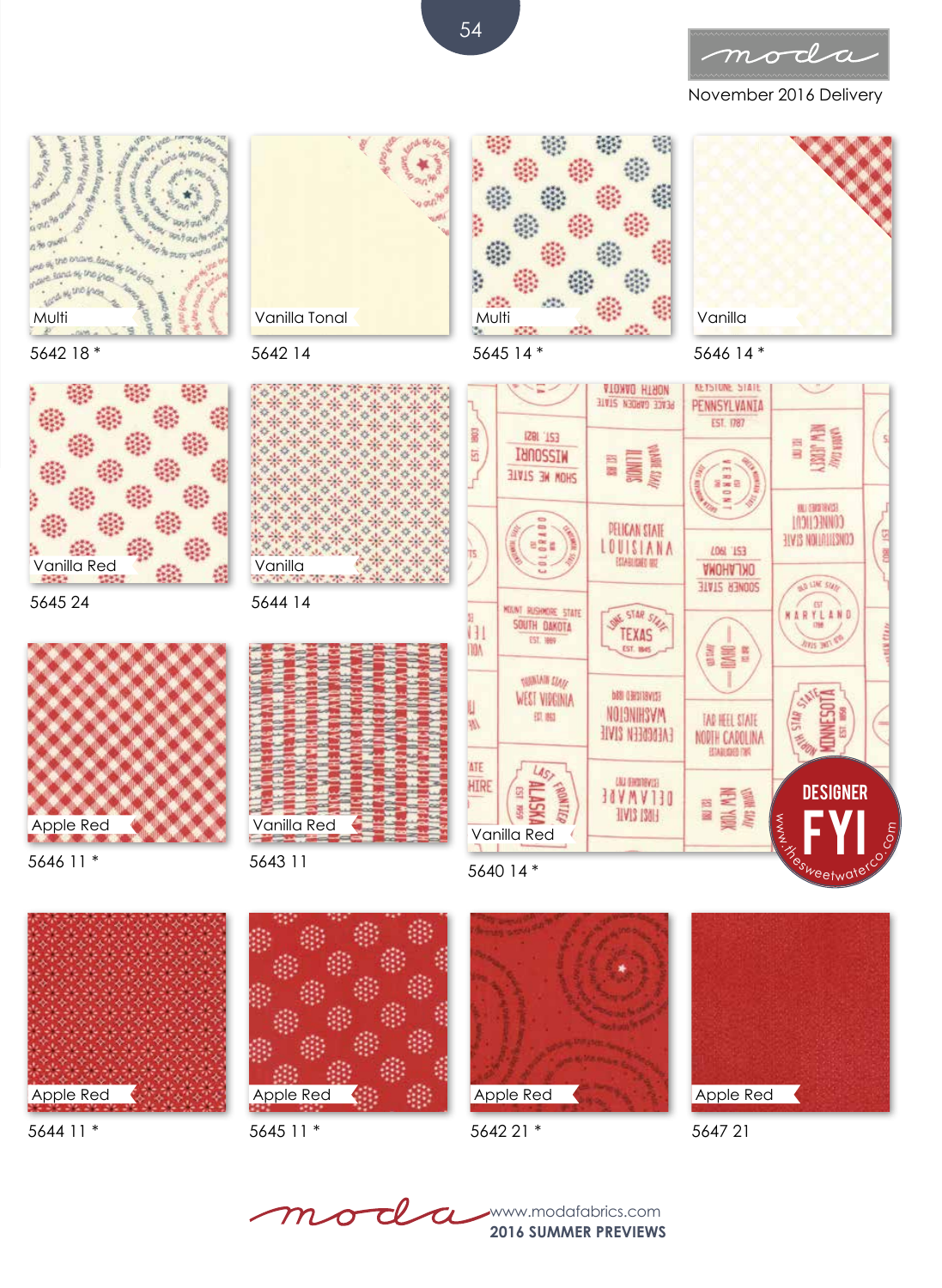



5643 15 \*

5645 15

Kraft





5642 25



5644 15 \*



5647 25



5647 13 \*

5645 22

**Vanilla Navy** 

2

 $\mathcal{C}_{\mathcal{A}}$ 

曠

安装

紫

6G

**Side** 



5643 12 \*



5646 12 \*



5643 22



5645 12

**BIVIS INDISIBY** E SCNER SIN *ANDER STATE* WISCONSIN 田醇 **STATE BRASKI** Ś 86 Kraft<br>/\_wwww Navy

5640 15 \*



5644 12 \*



5640 12 \*

moda

**2016 SUMMER PREVIEWS** www.modafabrics.com

55

嘉

爆

戀

戀

樂